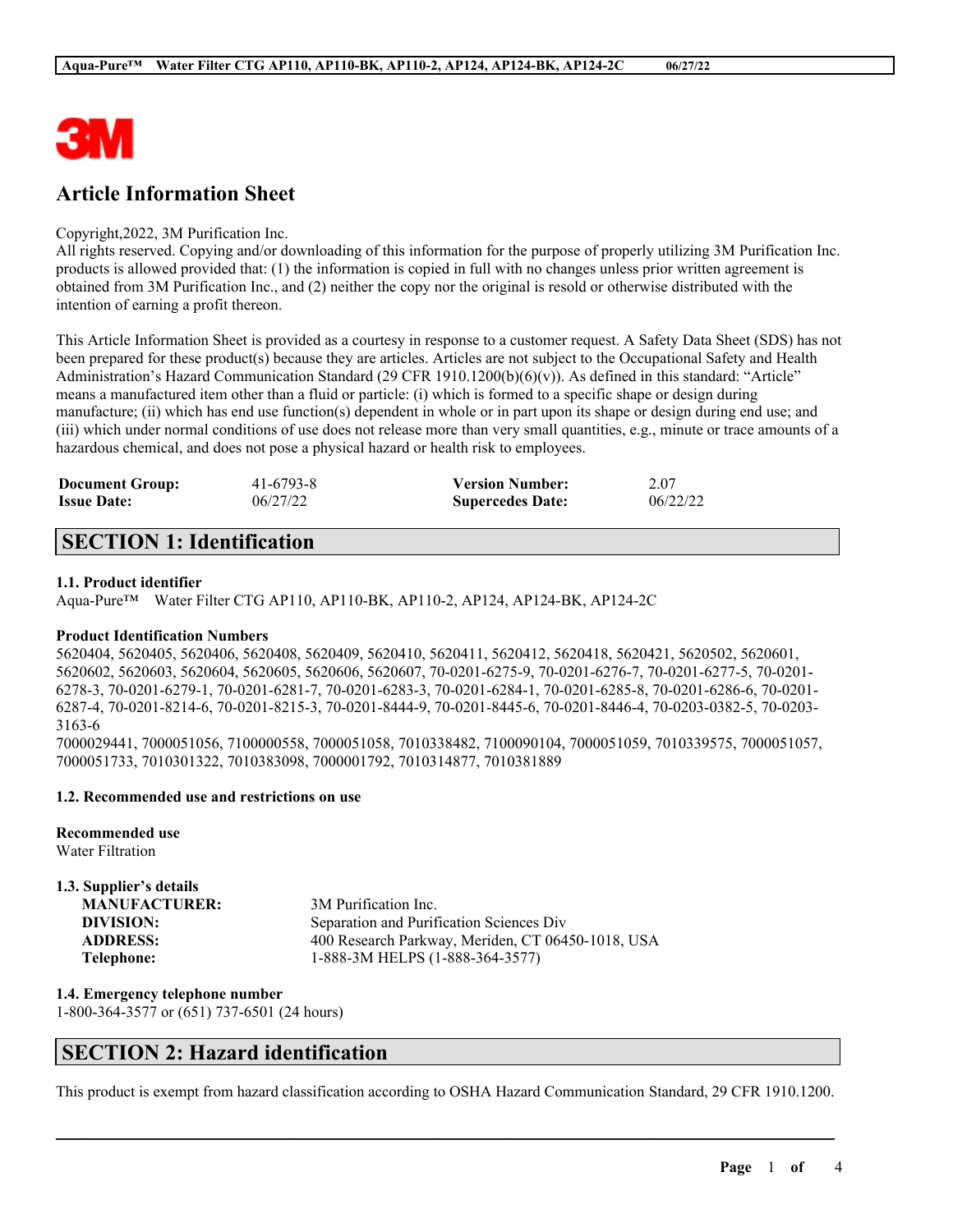### **SECTION 3: Composition/information on ingredients**

| Ingredient                                         | NO.<br>$\mathbf{C}$ . $\mathbf{C}$ | Wt<br>$\frac{10}{6}$<br>b١ |
|----------------------------------------------------|------------------------------------|----------------------------|
| Polypropylene<br>Media<br>artridge and '<br>Filter |                                    | 100<br>QQ<br>. .           |

## **SECTION 4: First aid measures**

### **4.1. Description of first aid measures**

**Inhalation:** No need for first aid is anticipated.

**Skin Contact:** No need for first aid is anticipated.

**Eye Contact:** No need for first aid is anticipated.

**If Swallowed:** No need for first aid is anticipated.

### **SECTION 5: Fire-fighting measures**

In case of fire: Use a fire fighting agent suitable for ordinary combustible material such as water or foam.

## **SECTION 6: Accidental release measures**

**6.1. Personal precautions, protective equipment and emergency procedures** Not applicable.

### **6.2. Environmental precautions**

Not applicable.

### **6.3. Methods and material for containment and cleaning up**

Not applicable.

## **SECTION 7: Handling and storage**

### **7.1. Precautions for safe handling**

This product is considered to be an article which does not release or otherwise result in exposure to a hazardous chemical under normal use conditions.

### **7.2. Conditions for safe storage including any incompatibilities**

No special storage requirements.

## **SECTION 8: Exposure controls/personal protection**

This product is considered to be an article which does not release or otherwise result in exposure to a hazardous chemical under normal use conditions. No engineering controls or personal protective equipment (PPE) are necessary.

 $\mathcal{L}_\mathcal{L} = \mathcal{L}_\mathcal{L} = \mathcal{L}_\mathcal{L} = \mathcal{L}_\mathcal{L} = \mathcal{L}_\mathcal{L} = \mathcal{L}_\mathcal{L} = \mathcal{L}_\mathcal{L} = \mathcal{L}_\mathcal{L} = \mathcal{L}_\mathcal{L} = \mathcal{L}_\mathcal{L} = \mathcal{L}_\mathcal{L} = \mathcal{L}_\mathcal{L} = \mathcal{L}_\mathcal{L} = \mathcal{L}_\mathcal{L} = \mathcal{L}_\mathcal{L} = \mathcal{L}_\mathcal{L} = \mathcal{L}_\mathcal{L}$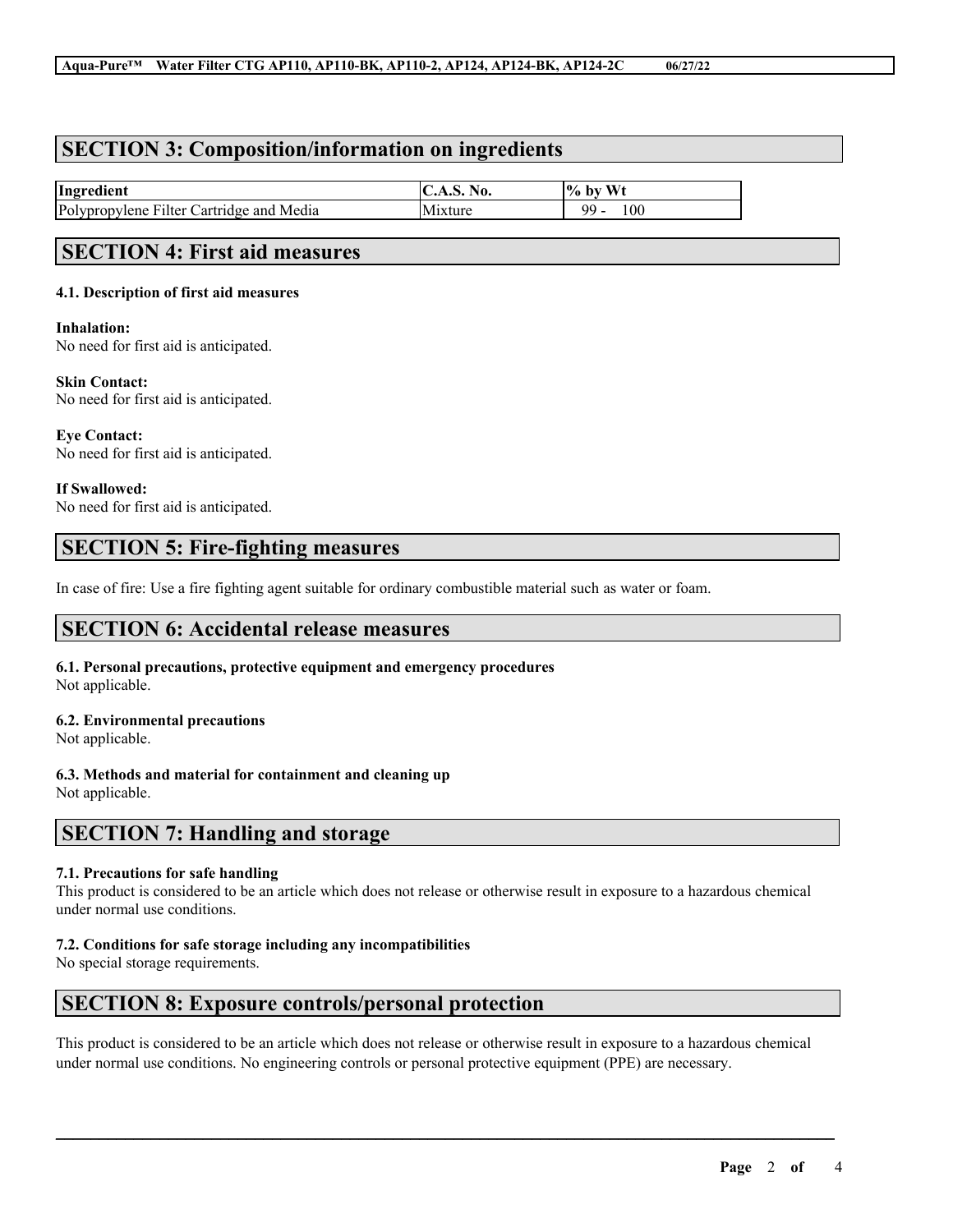# **SECTION 9: Physical and chemical properties**

### **9.1. Information on basic physical and chemical properties**

| Appearance                             |                   |
|----------------------------------------|-------------------|
| <b>Physical state</b>                  | Solid             |
| Color                                  | White             |
| Odor                                   | Odorless          |
| <b>Odor threshold</b>                  | Not Applicable    |
| pН                                     | Not Applicable    |
| <b>Melting point</b>                   | No Data Available |
| <b>Boiling Point</b>                   | Not Applicable    |
| <b>Flash Point</b>                     | No flash point    |
| <b>Evaporation rate</b>                | Not Applicable    |
| <b>Flammability (solid, gas)</b>       | Not Classified    |
| <b>Flammable Limits(LEL)</b>           | No Data Available |
| <b>Flammable Limits(UEL)</b>           | No Data Available |
| <b>Vapor Pressure</b>                  | Not Applicable    |
| <b>Vapor Density</b>                   | Not Applicable    |
| <b>Density</b>                         | No Data Available |
| <b>Specific Gravity</b>                | No Data Available |
| <b>Solubility In Water</b>             | Not Applicable    |
| Solubility- non-water                  | Not Applicable    |
| Partition coefficient: n-octanol/water | No Data Available |
| <b>Autoignition temperature</b>        | No Data Available |
| <b>Decomposition temperature</b>       | No Data Available |
| <b>Viscosity</b>                       | Not Applicable    |
| Average particle size                  | No Data Available |
| <b>Softening point</b>                 | No Data Available |

# **SECTION 10: Stability and reactivity**

This material is considered to be non reactive under normal use conditions.

## **SECTION 11: Toxicological information**

### **Inhalation:**

No health effects are expected

**Skin Contact:** No health effects are expected

**Eye Contact:** No health effects are expected

**Ingestion:** No health effects are expected

### **Additional Information:**

This product, when used under reasonable conditions and in accordance with the directions for use, should not present a health hazard. However, use or processing of the product in a manner not in accordance with the product's directions for use may affect the performance of the product and may present potential health and safety hazards.

 $\mathcal{L}_\mathcal{L} = \mathcal{L}_\mathcal{L} = \mathcal{L}_\mathcal{L} = \mathcal{L}_\mathcal{L} = \mathcal{L}_\mathcal{L} = \mathcal{L}_\mathcal{L} = \mathcal{L}_\mathcal{L} = \mathcal{L}_\mathcal{L} = \mathcal{L}_\mathcal{L} = \mathcal{L}_\mathcal{L} = \mathcal{L}_\mathcal{L} = \mathcal{L}_\mathcal{L} = \mathcal{L}_\mathcal{L} = \mathcal{L}_\mathcal{L} = \mathcal{L}_\mathcal{L} = \mathcal{L}_\mathcal{L} = \mathcal{L}_\mathcal{L}$ 

# **SECTION 12: Ecological information**